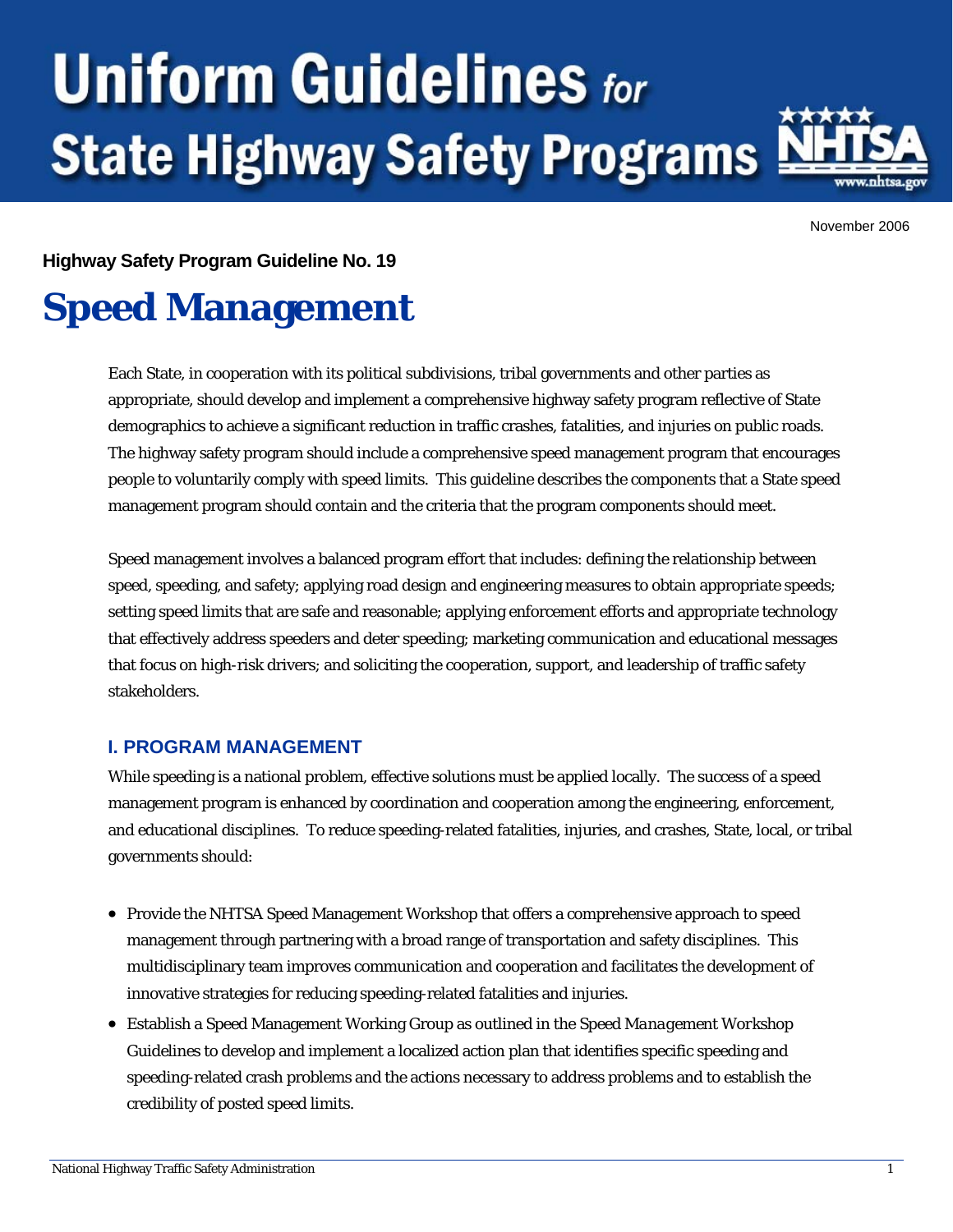The action plan should:

- Galvanize a localized effort and identify specific actions to be taken to effectively address managing speed and reducing speeding-related crash risks;
- Address how to effectively overcome institutional and jurisdictional barriers to setting appropriate speed limits and enforcement practices;
- Address how to effectively coordinate with stakeholders across organizations and disciplines to improve support needed for establishing an effective speed management program; and
- Address how to effectively communicate and exchange information between the transportation disciplines and the public to reinforce the importance of setting and enforcing appropriate speed limits.

#### **II. PROBLEM IDENTIFICATION**

The relationship between speed limits, travel speeds, and speed differential are the defining components of speed management as a highway safety issue. Speed increases crash severity; however, crash probability resulting from speed and speed differential is not clearly defined. Data collection and analysis is required to identify and develop countermeasures and awareness initiatives that lead to appropriate modifications in driver behavior. To achieve this goal, States should assist Speed Management Working Groups in making appropriate decisions about resource allocation. Each State should provide leadership, training, and technical assistance to:

- Monitor and report travel speed trends across the entire localized road network;
- Identify local road segments where excessive and inappropriate vehicle speeds contribute to speeding related crashes;
- Monitor the effects on vehicle speeds and crash risk of setting appropriate speed limits; and
- Coordinate, monitor, and evaluate the short- and long-term effect of State legislative and local ordinance changes that establish appropriate speed laws and posted speed limits on mobility and safety.

#### **III. ENGINEERING COUNTERMEASURES**

for effective speed management. Speed management techniques and technology can be engineered into the compliance with speed limits and prevent speeding. The State should aid established Speed Management Working Groups by providing the leadership, training, and technical assistance necessary to: The establishment of appropriate speed limits facilitates voluntary public compliance and is the cornerstone existing highway system or incorporated into the Intelligent Transportation System to improve voluntary

- Comply with the Manual on Uniform Traffic Control Devices guidelines to establish appropriate speed limits;
- Provide a computer-based expert software system speed zone advisor to set credible, safe, and consistent speed limits;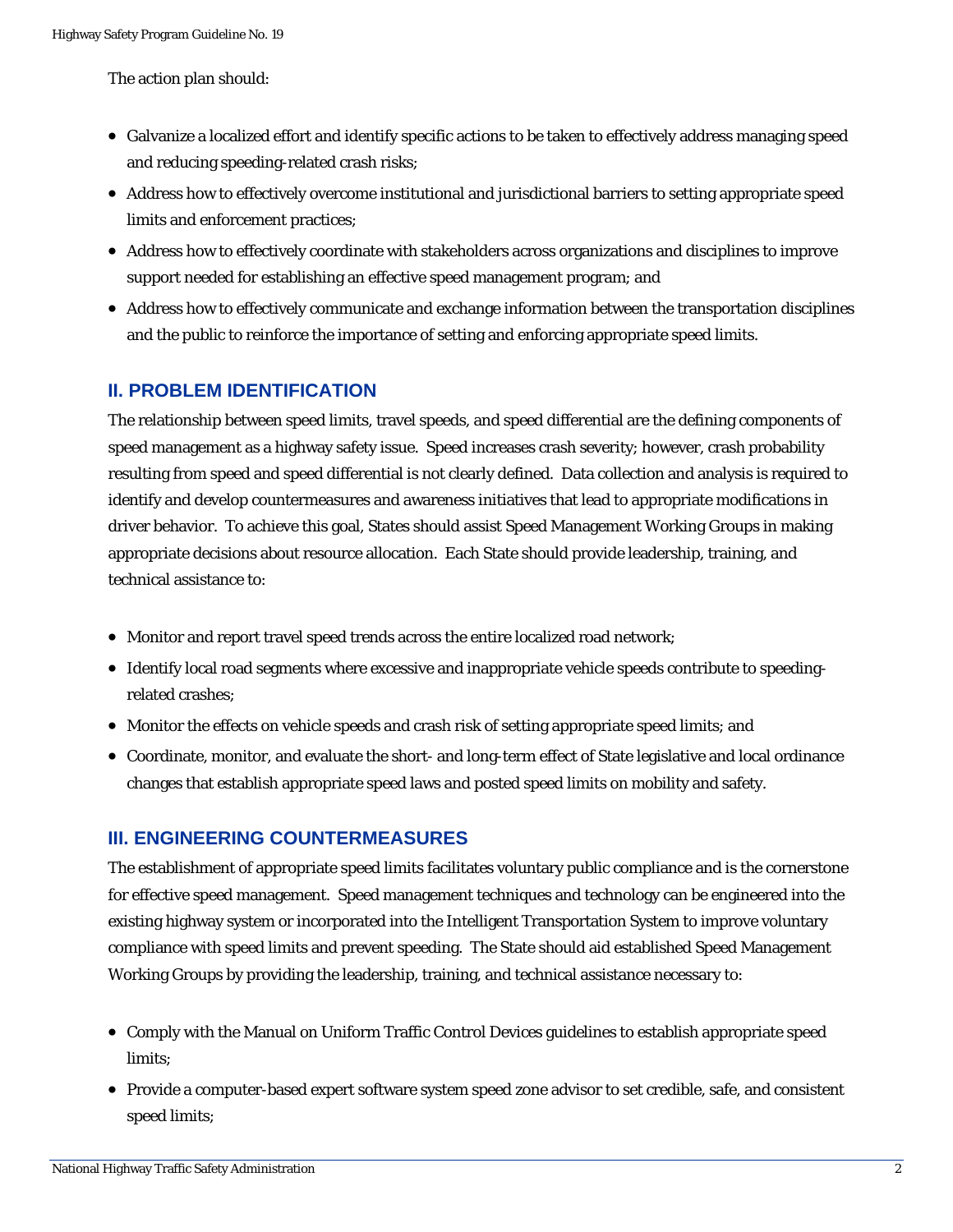- Train traffic engineers in the proper techniques to deploy speed-monitoring devices and conduct engineering studies for the purpose of establishing appropriate speed limits;
- Determine and apply the appropriate frequency for speed limit signs;
- prevailing conditions; • Identify sites and applications where variable speed limit signs can reinforce appropriate speed limits for
- Identify and apply appropriate traffic-calming techniques for reducing speed in pedestrian and bicyclist activity areas;
- Employ speed-activated roadside displays that warn drivers exceeding safe speeds based on roadway curve geometry, pavement friction and/or vehicle characteristics; and
- Promote the application of onboard vehicle and communication technologies that prevent drivers from exceeding safe speeds, including adaptive cruise control, vehicle limit sensing and feedback, driver control speed limitors, wireless roadside beacons, vehicle infrastructure integrated safety systems, and stability control systems.

#### **IV. COMMUNICATION PROGRAM**

materials should be cultural relevant and multilingual as appropriate. If the public is not aware of, or does not understand, the potential consequences of speeding to themselves and others, they are unlikely to adjust speeds for traffic and weather conditions, or to comply with posted speed limits. The State should aid established Speed Management Working Groups by providing the leadership, training, and technical as sistance necessary to: Communication strategies, accompanied by enforcement, can modify driver behavior. Communication programs should be developed to ensure motorist acceptance and to enhance compliance with the introduction of revised speed limits and strict enforcement operations. Communication programs and

- Develop and evaluate culturally relevant public awareness campaigns to educate drivers on the importance of obeying speed limits and the potential consequences of speeding;
- Use market research to identify and clearly understand how, when, and where to reach high-risk drivers;
- Develop a strategy to educate the public about why and how speed limits are set;
- enforcement activities; • Capitalize on special enforcement activities or events such as saturation patrols and sobriety checkpoints, impaired driving crackdowns, occupant protection mobilizations, and other highly publicized sustained
- Identify and collaboratively support efforts of highway safety partners, traffic safety stakeholders, and the health and medical communities to include speed management as a priority safety, economic, and public health issue; and
- Promote responsible driver behavior and speed compliance in advertising.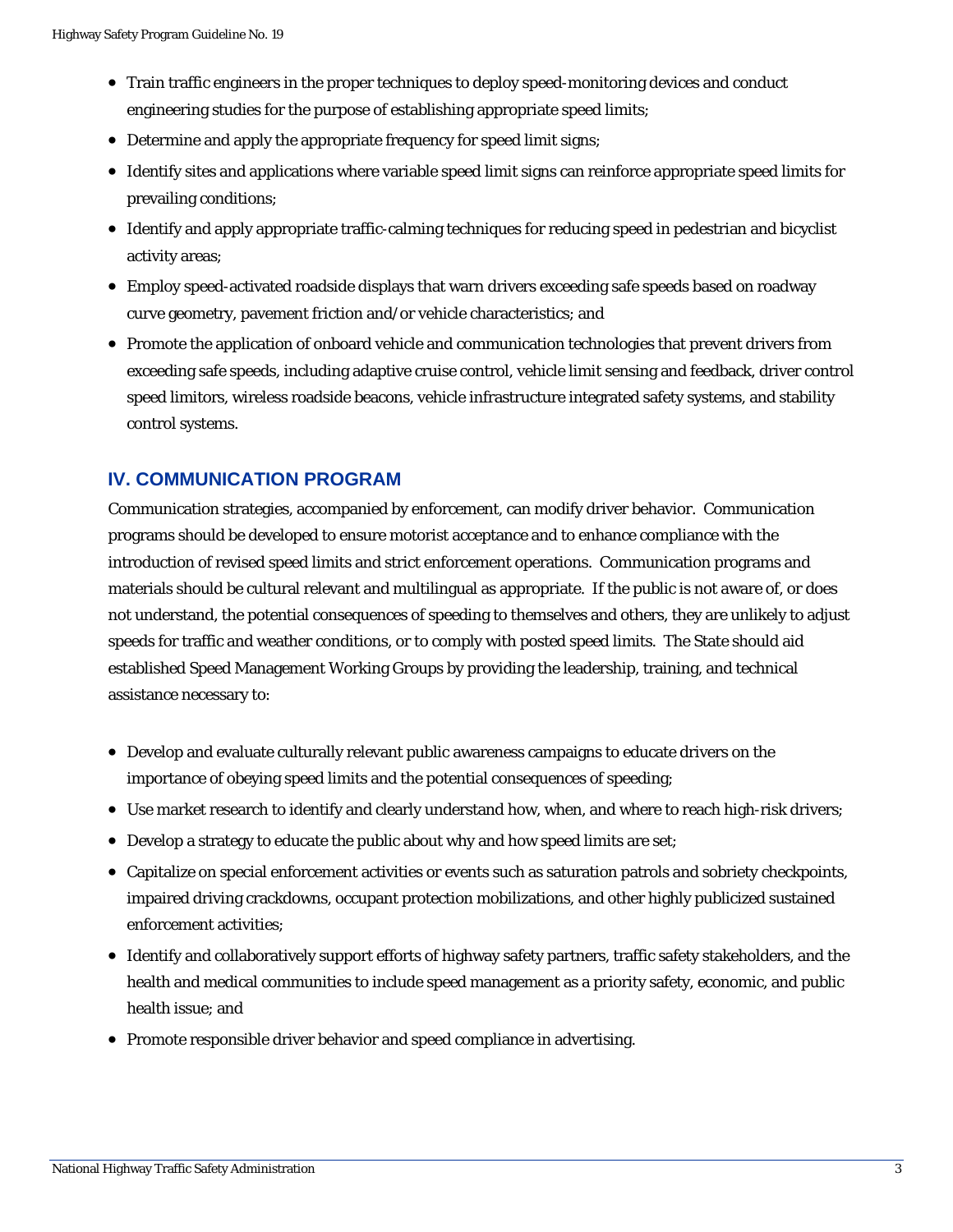# **V. ENFORCEMENT COUNTERMEASURES**

Enforcement is critical to achieve compliance with speed limits. More than half of all traffic stops result from speeding violations, and public support for speed enforcement activities depends on the confidence of the public that speed enforcement is fair, rational, and motivated by safety concerns. The State should provid e the leadership, training, and technical assistance necessary to:

- Sup port speed enforcement operations that:
	- $\circ$  Compliment a comprehensive speed management program including traffic engineering, enforcement, judiciary, and public support;
	- o Strategically address speeders, locations, and conditions most common or most hazardous in speeding-related crashes; and
	- $\circ$  Support the national commercial motor vehicle safety enforcement program;
- Integrate speed enforcement into related highway safety and priority enforcement activities such as impaired driving prevention, safety belt use, motorcycle rider training, and other injury control activities;
- Provide speed enforcement guidelines that promote driver compliance with appropriately set speed limits;
- Coordinate speed enforcement programs with educational and media communication activities;
- Ensure the accuracy and reliability of speed-measuring devices used during speed enforcement operations through compliance with the appropriate performance specifications and established testing protocols;
- Ensure the knowledge, skills, and abilities of law enforcement officers involved in speed enforcement operator training programs; and activities through comprehensive speed management training and appropriate speed-measuring device
- Promote the proper use of automated speed enforcement programs, application of automated speed enforcement technologies, and compliance with automated speed enforcement implementation guidelines designed to deter speeding effectively and to prohibit revenue generation beyond reasonable operational cost.

## **VI. LEGISLATION, REGULATION AND POLICY**

A key component of a successful speed management program is consistent, effective public policy to support speed management strategies and countermeasures. Traffic court judges, prosecutors, safety organizations, court judges and prosecutors is essential to ensure that speeding violations are treated seriously and consistently. Safety goals can only be achieved through the leadership of local authorities who are Management Working Groups by providing the leadership, training, and technical assistance necessary to: health professionals, lawmakers, and policy makers have a stake in establishing the legitimacy of speed limits and effectively managing speed to reduce injuries and fatalities. The support and leadership of traffic responsible for implementing most speed management measures. Each State should aid established Speed

• Promote speed management as a public policy priority;